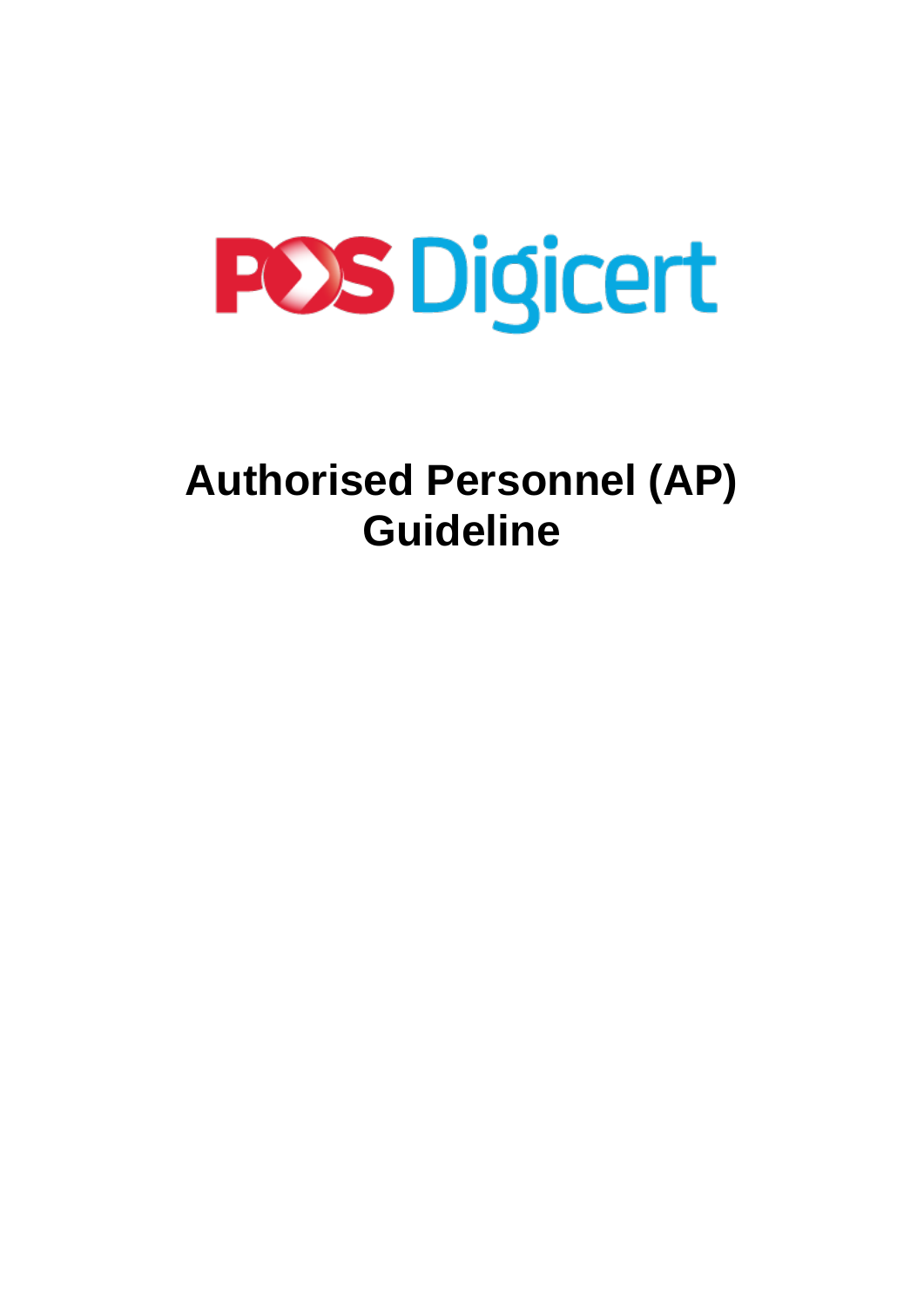# **REVISION CONTROL AND CHANGE HISTORY**

| <b>Revision</b><br><b>Number</b> | <b>Approval Date</b> | <b>Approved</b><br>by     | <b>Amendment</b>                |
|----------------------------------|----------------------|---------------------------|---------------------------------|
| Rev. 0                           | 12 January<br>2015   | Amir<br>Suhaimi<br>Hassan | New document release            |
| Rev. 1                           | 23 August<br>2017    | Amir<br>Suhaimi<br>Hassan | Logo and contact details update |
|                                  |                      |                           |                                 |
|                                  |                      |                           |                                 |
|                                  |                      |                           |                                 |
|                                  |                      |                           |                                 |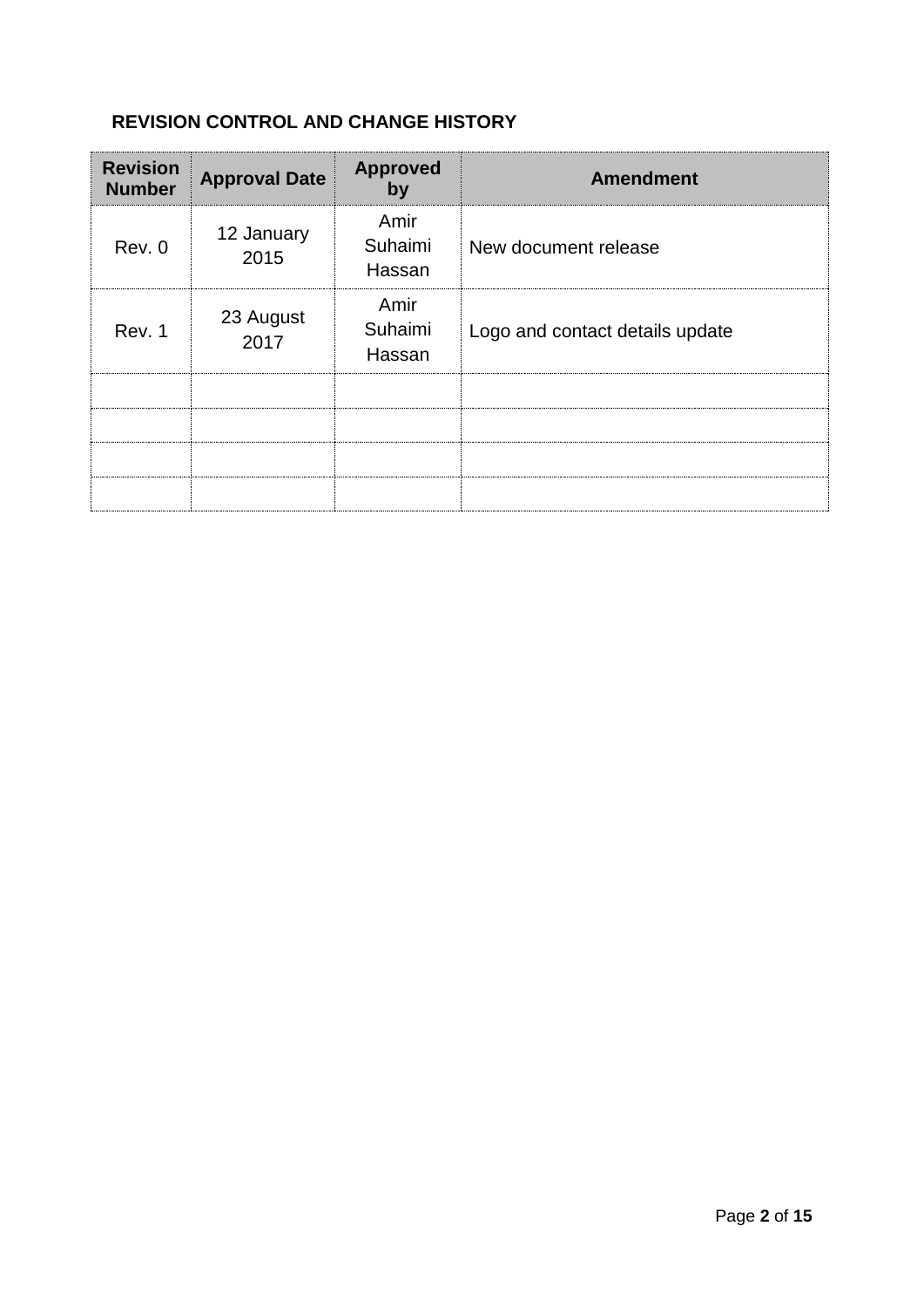# **TABLE OF CONTENTS**

| Appendix 5.0: Business Process Flow - Pin Unblocking Request - via AP  13 |
|---------------------------------------------------------------------------|
|                                                                           |
|                                                                           |
|                                                                           |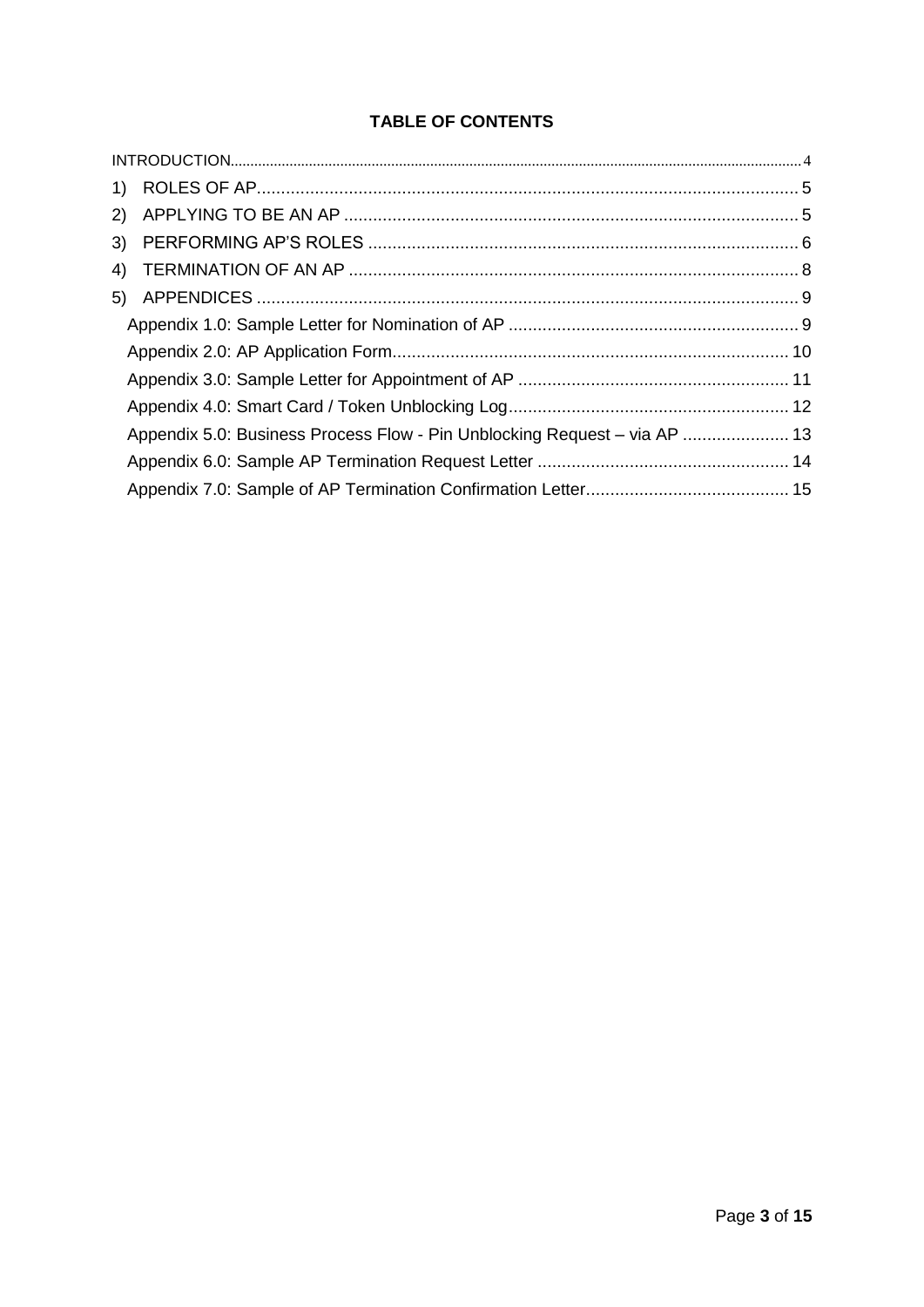## <span id="page-3-0"></span>**INTRODUCTION**

This document acts as a reference for those individual who are interested in becoming an AP. The topics covered are as per below:

- 1) Roles of AP
- 2) Applying to be an AP
- 3) Performing AP's Roles
- 4) Termination of AP

| Acronyms    | <b>Definition</b>                         |
|-------------|-------------------------------------------|
| AP          | <b>Authorised Personnel</b>               |
| <b>NRIC</b> | National Registration Identification Card |
| <b>PIN</b>  | <b>Personal Identification Number</b>     |
| <b>PUK</b>  | <b>Personal Unblocking Number</b>         |

POS DIGICERT contact details:

| Address: | <b>Registration Authority Department</b>           |
|----------|----------------------------------------------------|
|          | Pos Digicert Sdn Bhd                               |
|          | 8-3A-02, Star Central, Lingkaran Cyberpoint Timur, |
|          | 63000 Cyberjaya, Selangor Darul Ehsan              |
| Email    | : customercare@digicert.com.my (for support)       |
| Phone    | $: 03 - 8800 8008$ (for support & enquiry)         |
| Website  | : www.posdigicert.com.my                           |

(this section is intentionally left blank)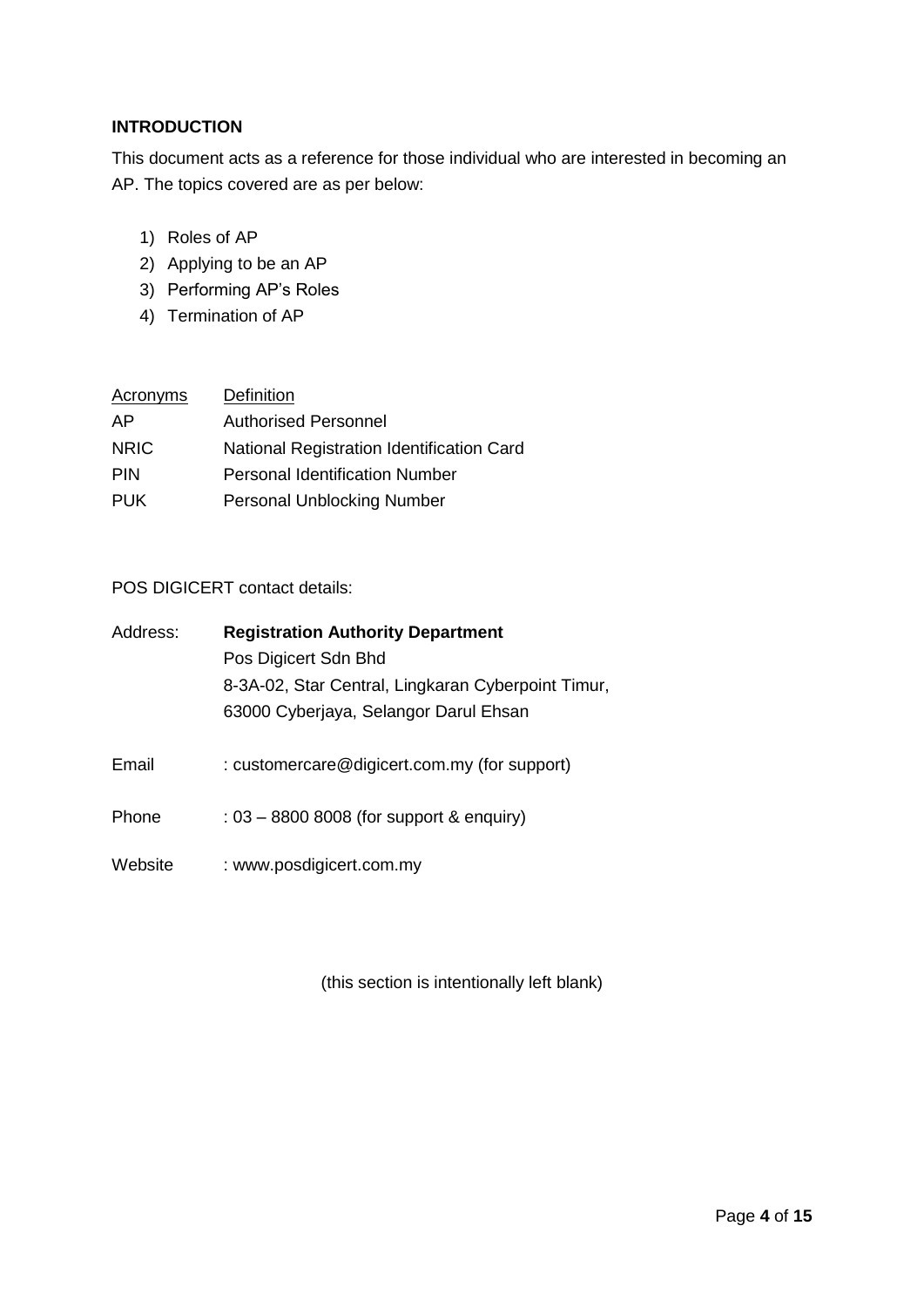## <span id="page-4-0"></span>**1) ROLES OF AP**

- 1.1 AP has three (3) main roles:
	- a) To verify individuals applying for digital certificate on behalf of POS DIGICERT;
	- b) To deliver/communicate the information of the applicants to POS DIGICERT; and
	- c) To perform card's unblocking once requested by an individual / certificate owner.

#### <span id="page-4-1"></span>**2) APPLYING TO BE AN AP**

2.1 Requirements to be an AP:

- a) Must be at least on Executive / Officer level of the organization;
- b) Nomination must be made by the organization;
- c) Complete and attach together the following:
	- i. Copy of NRIC / Passport of the nominated AP;
	- ii. Nomination Letter from the organization **(Appendix 1.0)**;
	- iii. Application Form **(Appendix 2.0)**; and
	- iv. Payment (Cheque / Bank Slip / Postal Order / Purchase Order).
- d) Submit all the information as mentioned above to Pos Digicert via the options below:

i. Email to:

customercare@digicert.com.my

#### **OR**

- ii. Courier to: Registration Authority Department Pos Digicert Sdn Bhd 8-3A-02, Star Central, Lingkaran Cyberpoint Timur, 63000 Cyberjaya, Selangor Darul Ehsan
- 2.2 An AP Appointment Letter **(Appendix 3.0)** from Pos Digicert together with the items listed below shall be mailed to the applicants within three (3) working days:
	- $\checkmark$  Authorised Personnel Guideline
	- $\checkmark$  AP Software Installation Guide (if applicable)
	- $\checkmark$  Smart Card Reader (if applicable)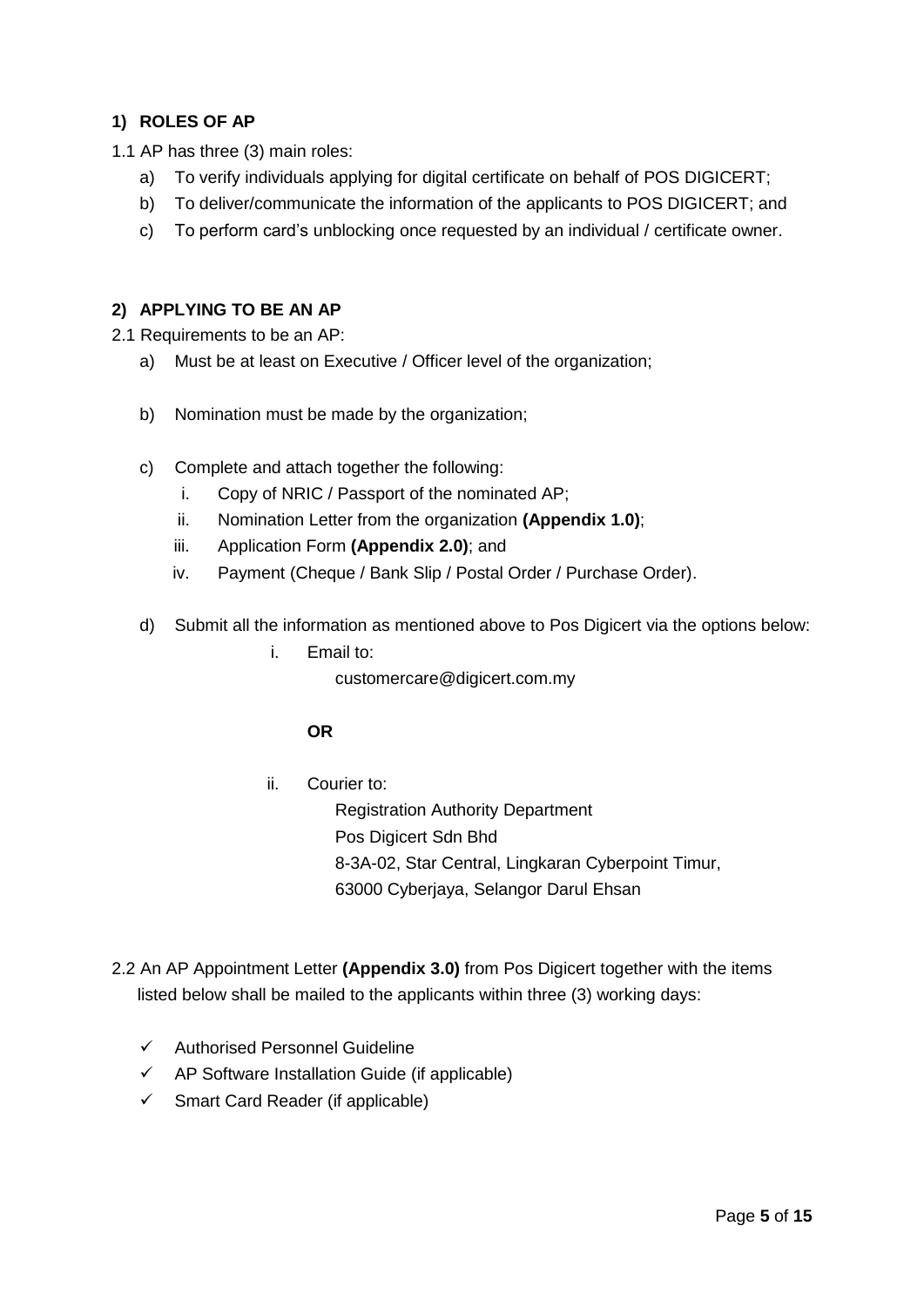## <span id="page-5-0"></span>**3) PERFORMING AP'S ROLES**

3.1 To verify individuals applying for digital certificate on behalf of POS DIGICERT

AP shall verify the identity of individual(s) who applies by comparing the photocopies of each individual's identification documents matched against the originals. If the AP is unable to complete the verification using the identification document, AP shall inform the applicant of this fact and request another form of identification. AP shall ensure that all documents submitted are completed as the following:

- i. Application Form of individual
- ii. NRIC / Passport

**OR**

Two of the following:

- Birth certificate
- Valid driving license
- Letter of Employment

**DISCLAIMER: Pos Digicert Sdn Bhd shall not be held liable for any wrongful verification or validation of information by the Authorised Personnel (AP) during his / her course of duty. The AP hereby acknowledges that he / she shall deliver his / her duties with integrity, responsibility and high level of diligence at all times. The AP further undertakes and agrees to indemnify Pos Digicert Sdn Bhd in full against all consequences, liabilities of any kind whatsoever directly arising from the wrongful verification or validation by done the AP.**

3.2 To communicate and deliver the information of the applicants to POS DIGICERT

Once AP has verified the individuals applying the digital certificate and all the documents submitted are completed and correct, AP shall ensure the documents are communicated and delivered to POS DIGICERT accordingly.

3.3 To perform smart card / token unblocking once requested by an individual / card holder

- i. Reasons for a Blocked Smart Card / Token:
	- As a security feature of the smart card, the card will block itself after 3 continuous attempts of keying in the wrong PIN.
	- PUK is required to unblock the smart card.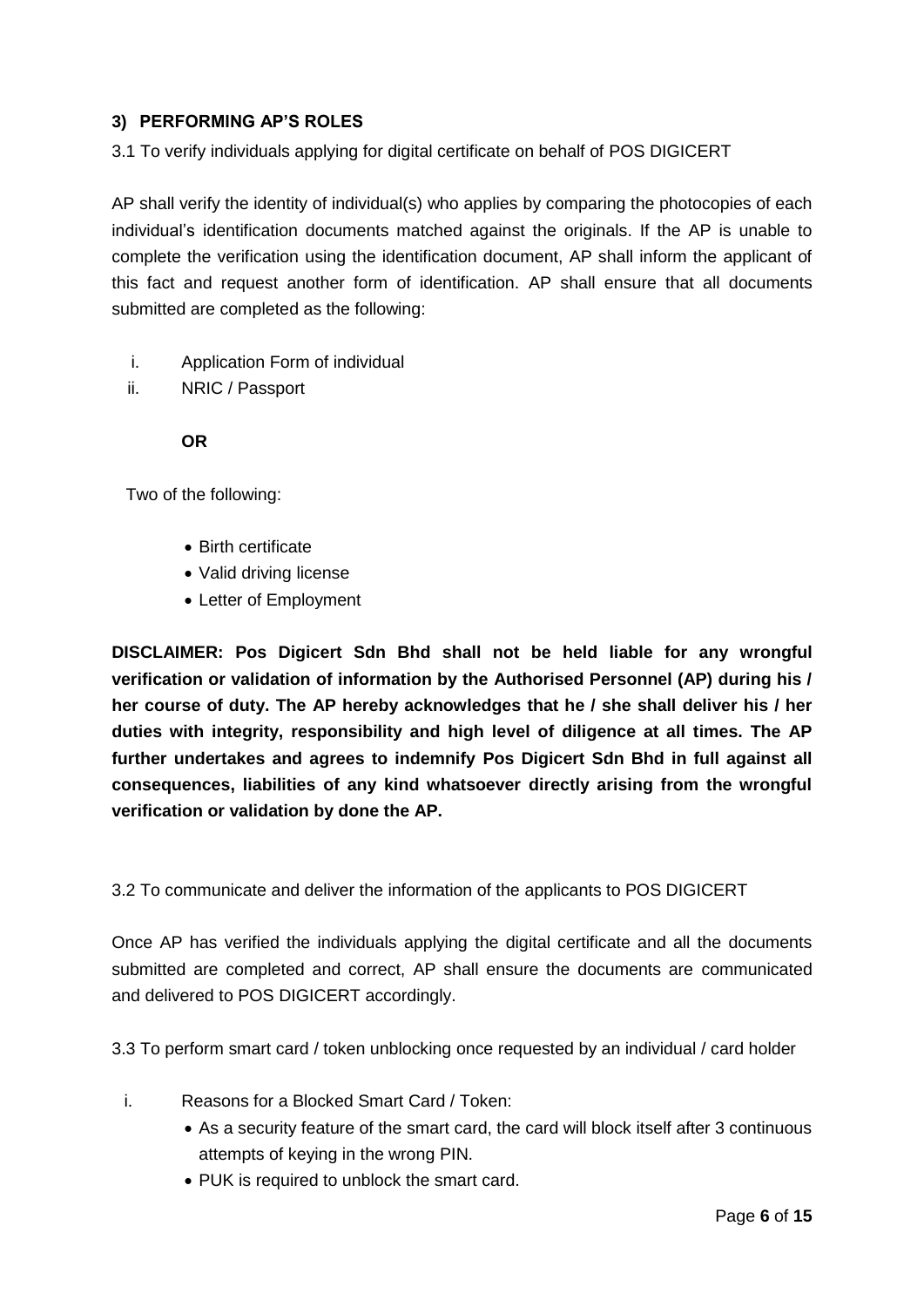- ii. Steps for Smart Card / Token unblocking:
	- AP receives a request by an individual / certificate owner to unblock the Smart Card.
	- AP shall verify the individual / certificate owner. If the certificate owner is the one who request for it, AP shall verify the user against his / her NRIC / passport. If another individual requests on behalf of the certificate owner, the individual is required to present the photocopy of certificate owner's NRIC / passport, and Letter of Authorization mentioning that particular individual is authorized to request for smart card unblocking on behalf of the certificate owner. If the required information is not complete, AP has a right to reject the request.
	- AP shall record the particulars of the individual / certificate owner that request for the unblocking of smart card / token in the Smart Card / Token Unblocking Log **(Appendix 4.0)**. The AP shall capture the following information:
		- Certificate Owner Name
		- Certificate Serial Number
	- AP shall request the PUK from POS DIGICERT via phone call at 03 8800 8008 or email the request to customercare@digicert.com.my. For AP verification, AP is required to provide the following information for each request made:
		- AP's Name
		- AP's NRIC
		- AP's Organization Name
		- AP's Maiden Name
		- AP's Email Address
	- Once an AP receives the PUK, the AP shall immediately unblock the smart card / token. If the certificate owner is not present, the AP shall define a new temporary PIN with a minimum of 8 digits PIN. AP shall thereafter advise the individual to inform the certificate owner to change the PIN immediately to avoid misuse and unauthorized access. However, if the certificate owner is present, he / she may set the new PIN themselves.
	- AP shall return the unblocked smart card / token and new temporary PIN to the individual only if the test is successful. If the smartcard / token unblocking activity fails, AP shall refer back to DIGICERT for further support and assistance.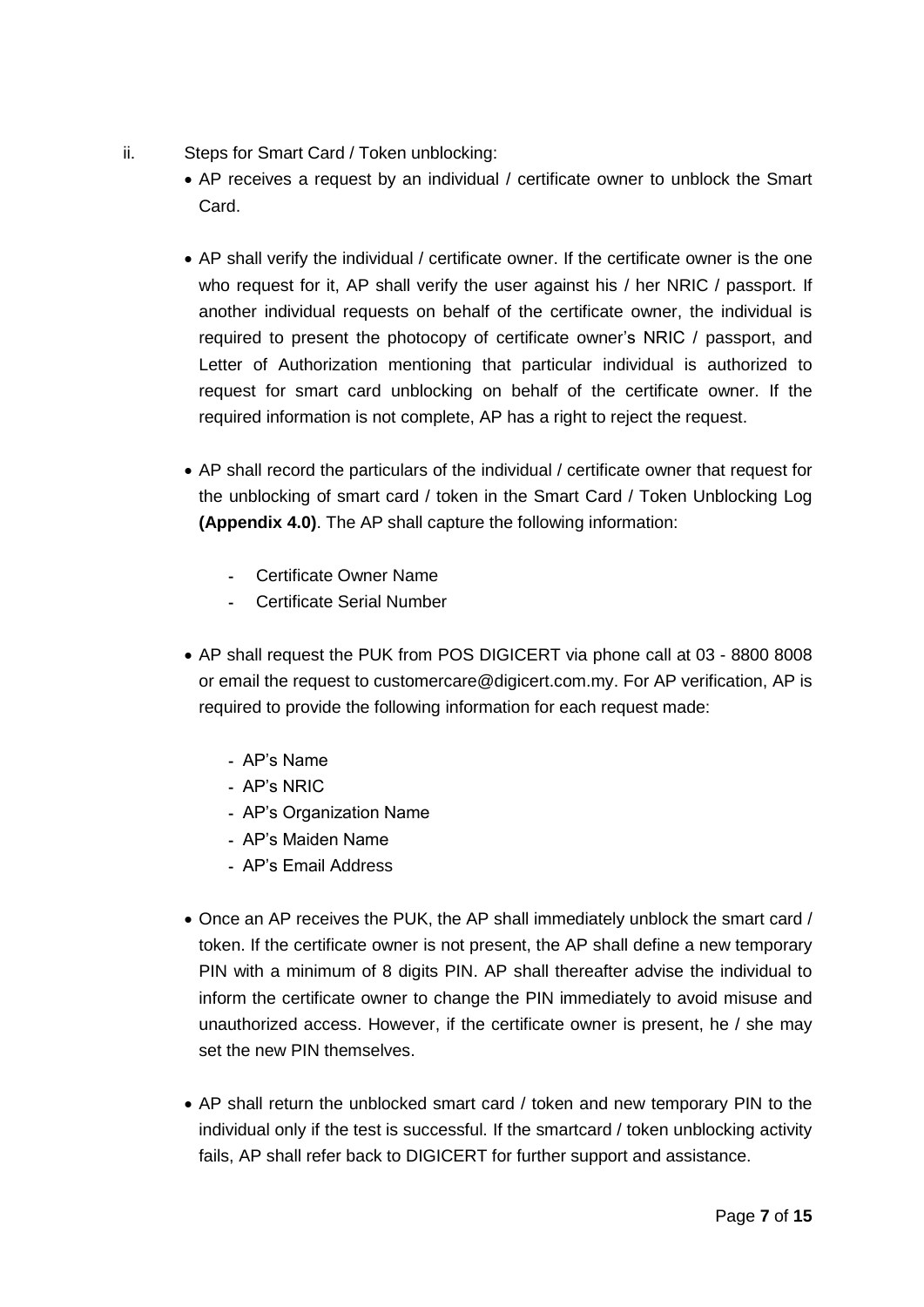• Individual / certificate owner shall sign the Smart Card / Token Unblocking Log **(Appendix 4.0)** as a proof of acceptance.

*Note: For reference purposes the Business Process Flow - Pin Unblocking Request – via AP is shown in (Appendix 5.0)*

## <span id="page-7-0"></span>**4) TERMINATION OF AN AP**

- 4.1 The AP's organization shall send a request of termination to POS DIGICERT. A sample of AP Termination Request Letter can be referred at **Appendix 6.0**.
- 4.2 POS DIGICERT shall process the request and issue an AP Termination Confirmation Letter to the organisation (attention to the requestor) as per **Appendix 7.0.**

(this section is intentionally left blank)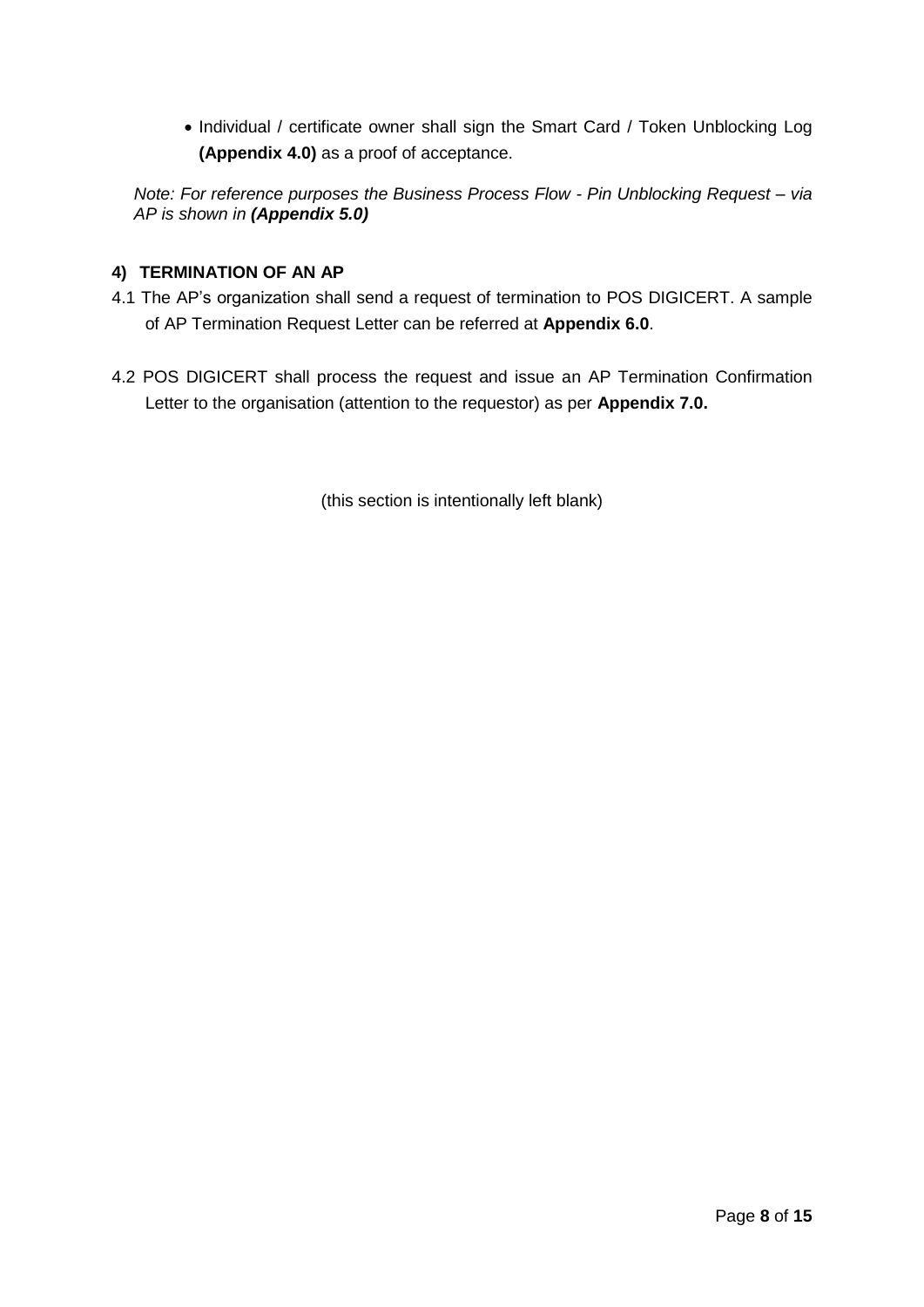## <span id="page-8-0"></span>**5) APPENDICES**

# <span id="page-8-1"></span>**Appendix 1.0: Sample Letter for Nomination of AP**

|                                                                              | <b>Company Letterhead</b> |  |
|------------------------------------------------------------------------------|---------------------------|--|
| (Name & Address)                                                             |                           |  |
|                                                                              |                           |  |
|                                                                              |                           |  |
| Date:                                                                        |                           |  |
| <b>RA DEPARTMENT</b>                                                         |                           |  |
| Pos Digicert Sdn Bhd                                                         |                           |  |
| 8-3A-02, Star Central,                                                       |                           |  |
| Lingkaran Cyberpoint Timur,                                                  |                           |  |
| 63000 Cyberjaya, Selangor Darul Ehsan                                        |                           |  |
| Dear Sir,                                                                    |                           |  |
| NOMINATION OF AUTHORISED PERSONNEL FOR DIGITAL CERTIFICATE REGISTRATION      |                           |  |
| In relation to the above matter, our company hereby appoints the names below |                           |  |
| Name                                                                         | IC No.                    |  |
| 1.                                                                           |                           |  |
| 2.                                                                           |                           |  |
| з.<br>4.                                                                     |                           |  |
|                                                                              |                           |  |
| to be appointed as Authorised Personnel of [Company Name]                    |                           |  |
| Please be informed accordingly.                                              |                           |  |
| Yours sincerely,                                                             |                           |  |
|                                                                              |                           |  |
|                                                                              |                           |  |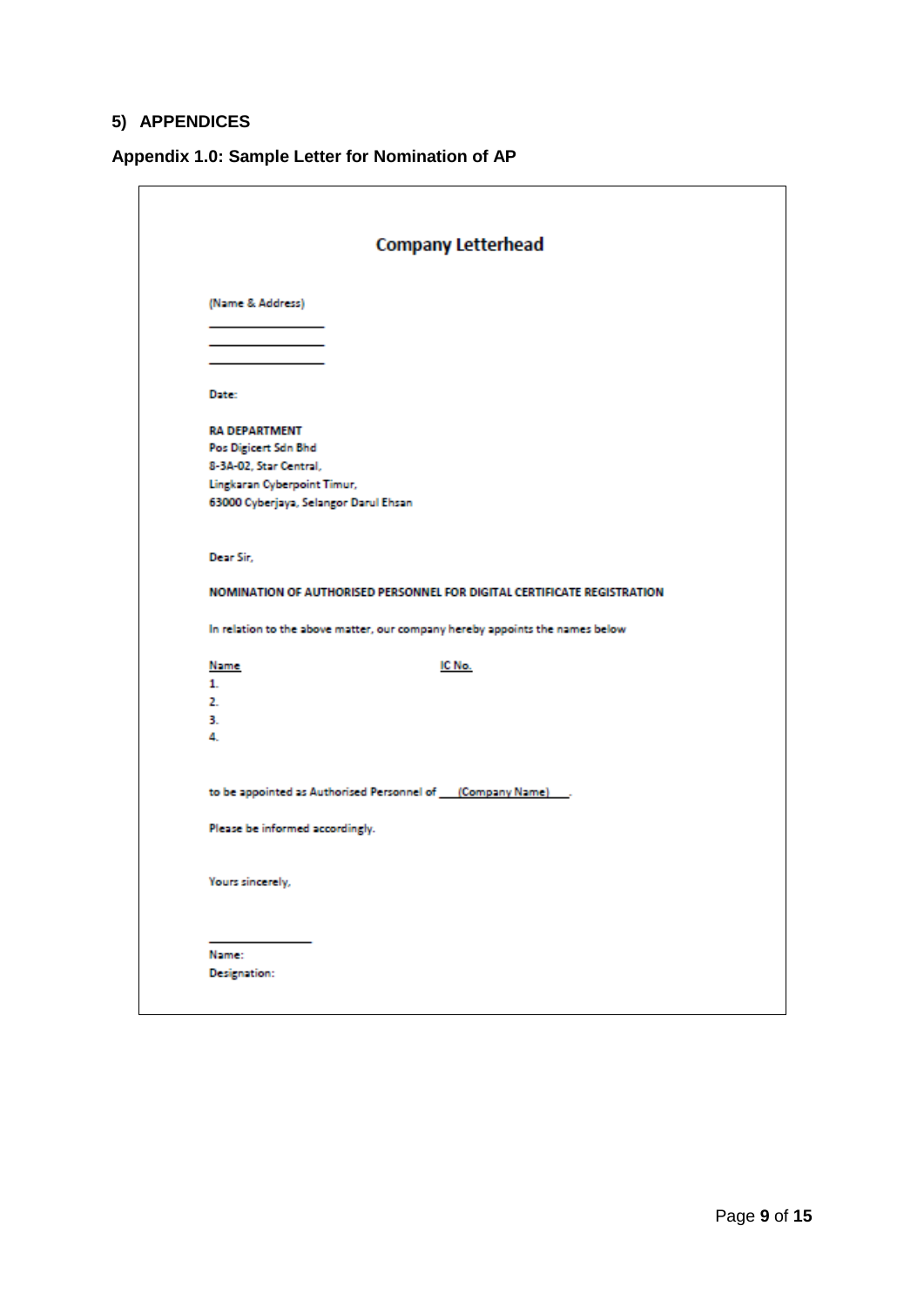<span id="page-9-0"></span>

| <b>POS Digicert</b>                                                            |                                                                                                                                                                                                                               | <b>AUTHORISED PERSONNEL (AP) APPLICATION FORM</b><br>For District Sdr. Bol. (4076045) (formerly known as Olyton) Sdr. Bol.) Stema No. (787-1/2028-(3)<br>84.602, San Cantral, Linghamm Cylemystint Timur, 65.000 Cylem(aye, Salanger Carol Finan |
|--------------------------------------------------------------------------------|-------------------------------------------------------------------------------------------------------------------------------------------------------------------------------------------------------------------------------|--------------------------------------------------------------------------------------------------------------------------------------------------------------------------------------------------------------------------------------------------|
|                                                                                |                                                                                                                                                                                                                               | <b>STRUCTION</b>                                                                                                                                                                                                                                 |
| + Applicant MLET by above 18 years old of age.<br>+ MJD complete ALL sections. |                                                                                                                                                                                                                               |                                                                                                                                                                                                                                                  |
| + Plasse environ photocopies of the following:                                 | . This application shall only be valid if the klumby methodism is successful and the digital certificate is accepted by the subscriber.                                                                                       |                                                                                                                                                                                                                                                  |
| (c) DMT(3) of the followings:<br>[ Photocopy of NRC (both sides)               | <b>Service</b>                                                                                                                                                                                                                | (b) Latter of Authorization (application conferration from organization)                                                                                                                                                                         |
| Il Protocopy of Fasquet<br><b>POINT</b>                                        |                                                                                                                                                                                                                               |                                                                                                                                                                                                                                                  |
| (e) Profosal documents are non-returnable.                                     | (c) For orders and postal application photosopy of NRC / Penaport MUCT be certified investigg by the organization's Head of Department / Director.                                                                            |                                                                                                                                                                                                                                                  |
|                                                                                | (c) Organization shall holistic Companies, Government Institut, Propositi Institutions, NGC, etc.                                                                                                                             |                                                                                                                                                                                                                                                  |
|                                                                                | <b>RIMPORTANT TRONG B</b><br><b>CLUB TO:</b><br><b>TOP</b>                                                                                                                                                                    | <b>IN CAPITAL LETTERS</b>                                                                                                                                                                                                                        |
| This application is made for:                                                  | Nomination of an Authorised Personnel                                                                                                                                                                                         | Information Update of an Authorized Personnel                                                                                                                                                                                                    |
|                                                                                |                                                                                                                                                                                                                               |                                                                                                                                                                                                                                                  |
| AP's Name<br>(mpe MIC/Parpel)                                                  |                                                                                                                                                                                                                               |                                                                                                                                                                                                                                                  |
|                                                                                |                                                                                                                                                                                                                               | ᅩ<br>ᆚ<br>ᆂ<br>___                                                                                                                                                                                                                               |
| NRIC / Passport No.                                                            |                                                                                                                                                                                                                               | Project's Name                                                                                                                                                                                                                                   |
| <b>National</b> ly                                                             | ı<br>ᆂ                                                                                                                                                                                                                        | ᅩ<br>a                                                                                                                                                                                                                                           |
| <b>Organization Name</b>                                                       |                                                                                                                                                                                                                               |                                                                                                                                                                                                                                                  |
| Organisation Address<br>(for device delivery payment)                          |                                                                                                                                                                                                                               | л                                                                                                                                                                                                                                                |
|                                                                                |                                                                                                                                                                                                                               |                                                                                                                                                                                                                                                  |
|                                                                                |                                                                                                                                                                                                                               |                                                                                                                                                                                                                                                  |
| Postcode                                                                       | City                                                                                                                                                                                                                          | <b>State</b>                                                                                                                                                                                                                                     |
| Tel (Office)                                                                   | ο.<br>٠<br>٠<br>ᆂ<br>٠<br>a.<br>ᆂ                                                                                                                                                                                             | TH BUPS<br>٠<br>×.                                                                                                                                                                                                                               |
| Email Address<br>the continuity material                                       | ᆂ                                                                                                                                                                                                                             |                                                                                                                                                                                                                                                  |
|                                                                                | <b>SECURITY QUESTIONS (This into</b>                                                                                                                                                                                          | n shall be used for security verification pur                                                                                                                                                                                                    |
| Mother's Maklen Name                                                           |                                                                                                                                                                                                                               |                                                                                                                                                                                                                                                  |
| <b>Favourite Food</b>                                                          |                                                                                                                                                                                                                               |                                                                                                                                                                                                                                                  |
| 1st Primary School                                                             |                                                                                                                                                                                                                               |                                                                                                                                                                                                                                                  |
|                                                                                |                                                                                                                                                                                                                               | <b>BILLING INFORMATION</b>                                                                                                                                                                                                                       |
| <b>Billing Address</b>                                                         | Use same address in Customer Information Section                                                                                                                                                                              |                                                                                                                                                                                                                                                  |
|                                                                                |                                                                                                                                                                                                                               |                                                                                                                                                                                                                                                  |
|                                                                                |                                                                                                                                                                                                                               |                                                                                                                                                                                                                                                  |
|                                                                                | ∸<br>∸                                                                                                                                                                                                                        |                                                                                                                                                                                                                                                  |
| Postcode                                                                       | Cly                                                                                                                                                                                                                           | <b>State:</b>                                                                                                                                                                                                                                    |
| Person in Charge                                                               | ______                                                                                                                                                                                                                        |                                                                                                                                                                                                                                                  |
| Tel (Office)                                                                   | .<br>┙<br>٠                                                                                                                                                                                                                   |                                                                                                                                                                                                                                                  |
| Email Address                                                                  | ٠<br>-1.<br>ᅩ<br>ᅩ<br>┸<br>ᅩ<br>ᅩ<br>┸<br>ᅩ<br>ᅩ<br>ᅩ                                                                                                                                                                         | ┚<br>┸<br>л<br>л<br>ı<br>л<br>л                                                                                                                                                                                                                  |
| Mode of Payment<br>the MVR series                                              | 1. Cheque Number (essette Not biocent sox, ted.) :                                                                                                                                                                            | Name of Bank:                                                                                                                                                                                                                                    |
|                                                                                | 2. Bank Draft No. / Puchase Order No. / Postal Order No. (Edward engineers)                                                                                                                                                   |                                                                                                                                                                                                                                                  |
|                                                                                | 3. Cash Amount:                                                                                                                                                                                                               |                                                                                                                                                                                                                                                  |
|                                                                                | 4. Bank In: Payable to POS DIGICERT SEN. BHD. HSBC Account No. 001480443021 (Peace start a spy of the last in sig)                                                                                                            |                                                                                                                                                                                                                                                  |
|                                                                                | 5. Others:                                                                                                                                                                                                                    |                                                                                                                                                                                                                                                  |
|                                                                                | <b>J to AP 14</b>                                                                                                                                                                                                             |                                                                                                                                                                                                                                                  |
|                                                                                |                                                                                                                                                                                                                               | <b>DECLARATION</b>                                                                                                                                                                                                                               |
|                                                                                | Lagree to be responsible on the verification through the physical examination of the documents /<br>applicant. Fox Digitors fain Bhd shall not be held failer for any unsingled verification or validation of                 | handle confirm that all the information given for this application is true and a country and I have not<br>withhold any information that would after the acceptance of this application. As an its freebast Personnel,                           |
|                                                                                | Information by the Authorized Personnel during his / her course of staty. I handing a domain depth of 1 shall<br>dative my dates with integrity, responsibility and high lanel of diligence at all times. I further undertake | to / should be responsible on contificate registration, application and PIN criticaling for our company. By<br>signing this application form, we are agreeable to be bound by the terms and conditions as sitpulated in                          |
|                                                                                | and agree to indensify Pox Digitori Sdr Bhd in full against all consequences, liabilities of any kind<br>whatsoever directly arising from the wrongful verification or validation done by me.                                 | the Olghal Signature Act 1867, Olghal Signature Regulation 1868 and Pos Olghard Sale Shaft Confinance<br>Frentie Batement (CFQ. The CFC can be found in our unballs at                                                                           |
|                                                                                |                                                                                                                                                                                                                               | https://www.alphart.com.mp/inpository/go                                                                                                                                                                                                         |
|                                                                                |                                                                                                                                                                                                                               | Authorized Signature (Fox the agencients)                                                                                                                                                                                                        |
|                                                                                |                                                                                                                                                                                                                               |                                                                                                                                                                                                                                                  |
| AP's Signature:                                                                |                                                                                                                                                                                                                               | (Los. West of Digital Manageral Director)                                                                                                                                                                                                        |
|                                                                                |                                                                                                                                                                                                                               | Date                                                                                                                                                                                                                                             |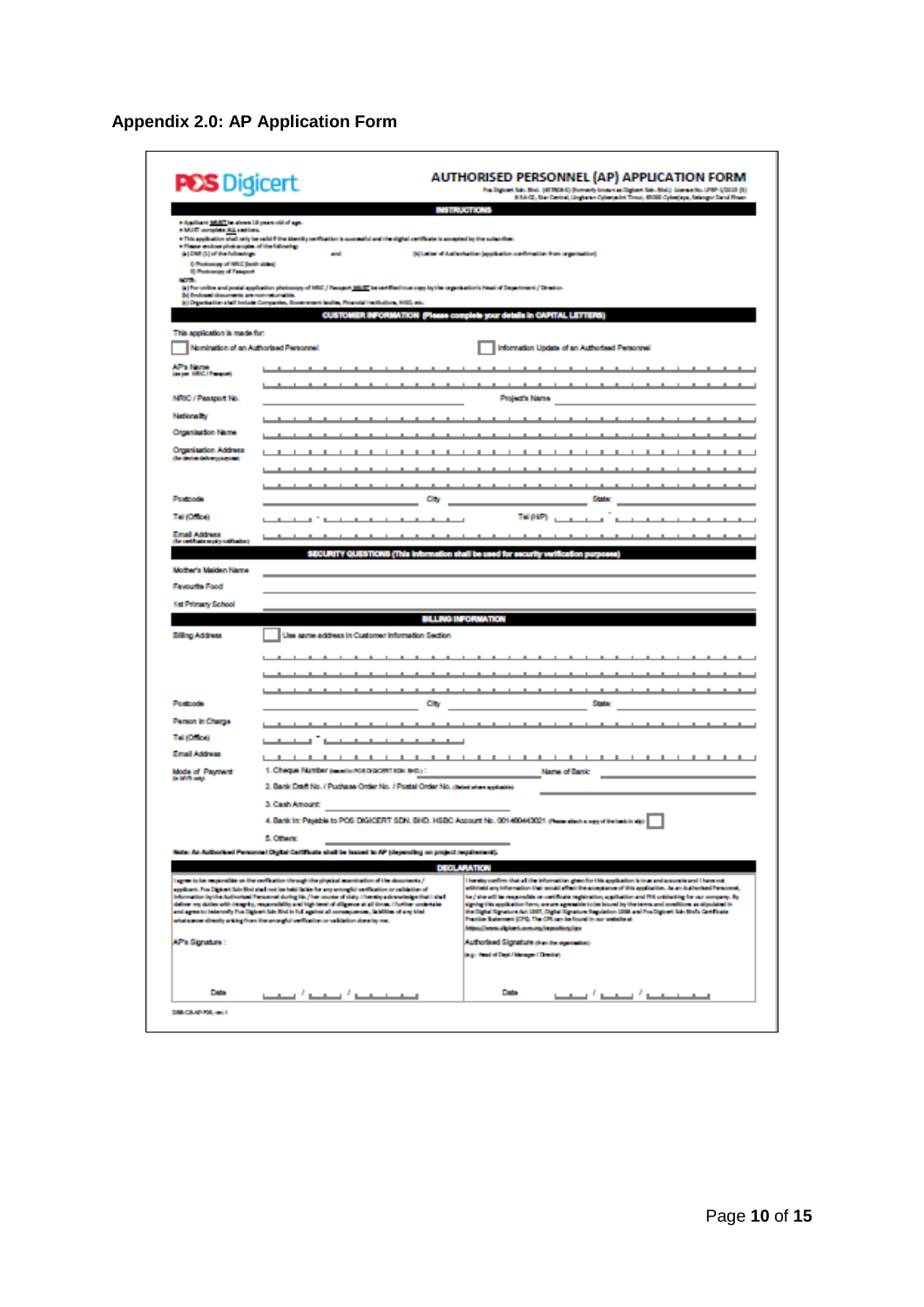# <span id="page-10-0"></span>**Appendix 3.0: Sample Letter for Appointment of AP**

| <b>Date:</b><br><b>RA DEPARTMENT</b><br>Pos Digicert Sdn Bhd<br>No 3-20 & 3-22<br>8-3A-02, Star Central, Lingkaran Cyberpoint Timur,<br>63000 Cyberjaya, Selangor Darul Ehsan<br>AP Organisation Name & Address<br>Dear Sirs.<br><b>Appointment of Authorised Personnel</b><br>This is to confirm that Mr. / Mrs. (Name) _____<br>IC. No. _______________________ has been appointed as the Authorised Personnel (AP) for the<br>(Project Name) with Digicert Sdn Bhd.<br>Enclosed together with this letter are the following items to facilitate the AP in executing his /<br>her duties:<br>1. Authorised Personnel Guideline<br>2. AP Software Installation Guide (if applicable)<br>3. Smart Card Reader (if applicable)<br>Should you need any further clarification or assistance please contact Pos Digicert Sdn Bhd at<br>03 - 8800 8008 or you may email us at customercare@digicert.com.my.<br>Yours sincerely,<br>Name:<br><b>Designation:</b> | <b>POS Digicert</b> |
|------------------------------------------------------------------------------------------------------------------------------------------------------------------------------------------------------------------------------------------------------------------------------------------------------------------------------------------------------------------------------------------------------------------------------------------------------------------------------------------------------------------------------------------------------------------------------------------------------------------------------------------------------------------------------------------------------------------------------------------------------------------------------------------------------------------------------------------------------------------------------------------------------------------------------------------------------------|---------------------|
|                                                                                                                                                                                                                                                                                                                                                                                                                                                                                                                                                                                                                                                                                                                                                                                                                                                                                                                                                            |                     |
|                                                                                                                                                                                                                                                                                                                                                                                                                                                                                                                                                                                                                                                                                                                                                                                                                                                                                                                                                            |                     |
|                                                                                                                                                                                                                                                                                                                                                                                                                                                                                                                                                                                                                                                                                                                                                                                                                                                                                                                                                            |                     |
|                                                                                                                                                                                                                                                                                                                                                                                                                                                                                                                                                                                                                                                                                                                                                                                                                                                                                                                                                            |                     |
|                                                                                                                                                                                                                                                                                                                                                                                                                                                                                                                                                                                                                                                                                                                                                                                                                                                                                                                                                            |                     |
|                                                                                                                                                                                                                                                                                                                                                                                                                                                                                                                                                                                                                                                                                                                                                                                                                                                                                                                                                            |                     |
|                                                                                                                                                                                                                                                                                                                                                                                                                                                                                                                                                                                                                                                                                                                                                                                                                                                                                                                                                            |                     |
|                                                                                                                                                                                                                                                                                                                                                                                                                                                                                                                                                                                                                                                                                                                                                                                                                                                                                                                                                            |                     |
|                                                                                                                                                                                                                                                                                                                                                                                                                                                                                                                                                                                                                                                                                                                                                                                                                                                                                                                                                            |                     |
|                                                                                                                                                                                                                                                                                                                                                                                                                                                                                                                                                                                                                                                                                                                                                                                                                                                                                                                                                            |                     |
|                                                                                                                                                                                                                                                                                                                                                                                                                                                                                                                                                                                                                                                                                                                                                                                                                                                                                                                                                            |                     |
|                                                                                                                                                                                                                                                                                                                                                                                                                                                                                                                                                                                                                                                                                                                                                                                                                                                                                                                                                            |                     |
|                                                                                                                                                                                                                                                                                                                                                                                                                                                                                                                                                                                                                                                                                                                                                                                                                                                                                                                                                            |                     |
|                                                                                                                                                                                                                                                                                                                                                                                                                                                                                                                                                                                                                                                                                                                                                                                                                                                                                                                                                            |                     |
|                                                                                                                                                                                                                                                                                                                                                                                                                                                                                                                                                                                                                                                                                                                                                                                                                                                                                                                                                            |                     |
|                                                                                                                                                                                                                                                                                                                                                                                                                                                                                                                                                                                                                                                                                                                                                                                                                                                                                                                                                            |                     |
|                                                                                                                                                                                                                                                                                                                                                                                                                                                                                                                                                                                                                                                                                                                                                                                                                                                                                                                                                            |                     |
|                                                                                                                                                                                                                                                                                                                                                                                                                                                                                                                                                                                                                                                                                                                                                                                                                                                                                                                                                            |                     |
|                                                                                                                                                                                                                                                                                                                                                                                                                                                                                                                                                                                                                                                                                                                                                                                                                                                                                                                                                            |                     |
|                                                                                                                                                                                                                                                                                                                                                                                                                                                                                                                                                                                                                                                                                                                                                                                                                                                                                                                                                            |                     |
|                                                                                                                                                                                                                                                                                                                                                                                                                                                                                                                                                                                                                                                                                                                                                                                                                                                                                                                                                            |                     |
|                                                                                                                                                                                                                                                                                                                                                                                                                                                                                                                                                                                                                                                                                                                                                                                                                                                                                                                                                            |                     |
|                                                                                                                                                                                                                                                                                                                                                                                                                                                                                                                                                                                                                                                                                                                                                                                                                                                                                                                                                            |                     |
|                                                                                                                                                                                                                                                                                                                                                                                                                                                                                                                                                                                                                                                                                                                                                                                                                                                                                                                                                            |                     |
|                                                                                                                                                                                                                                                                                                                                                                                                                                                                                                                                                                                                                                                                                                                                                                                                                                                                                                                                                            |                     |
|                                                                                                                                                                                                                                                                                                                                                                                                                                                                                                                                                                                                                                                                                                                                                                                                                                                                                                                                                            |                     |
|                                                                                                                                                                                                                                                                                                                                                                                                                                                                                                                                                                                                                                                                                                                                                                                                                                                                                                                                                            |                     |
|                                                                                                                                                                                                                                                                                                                                                                                                                                                                                                                                                                                                                                                                                                                                                                                                                                                                                                                                                            |                     |
|                                                                                                                                                                                                                                                                                                                                                                                                                                                                                                                                                                                                                                                                                                                                                                                                                                                                                                                                                            |                     |
|                                                                                                                                                                                                                                                                                                                                                                                                                                                                                                                                                                                                                                                                                                                                                                                                                                                                                                                                                            |                     |
|                                                                                                                                                                                                                                                                                                                                                                                                                                                                                                                                                                                                                                                                                                                                                                                                                                                                                                                                                            |                     |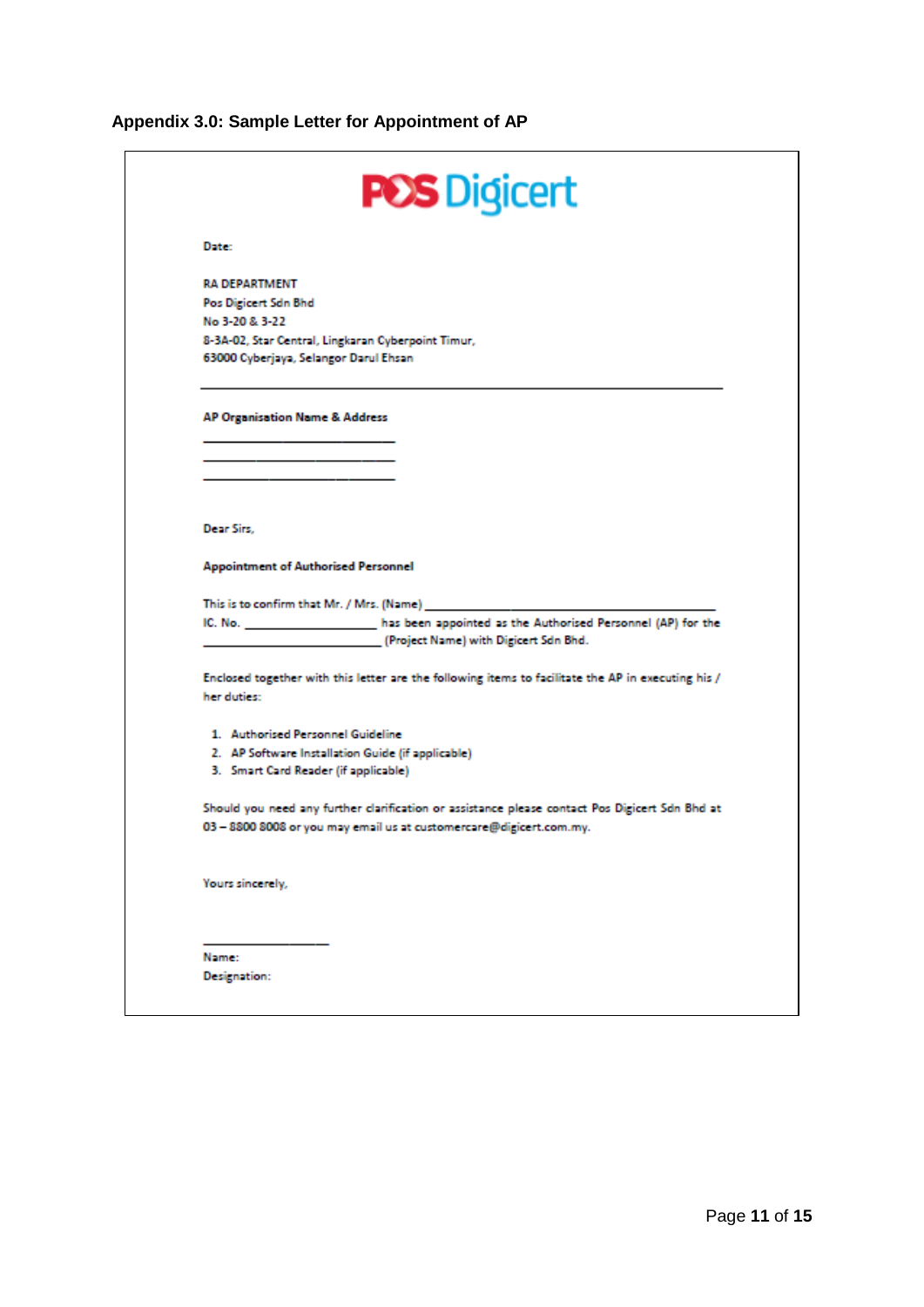# **Appendix 4.0: Smart Card / Token Unblocking Log**

#### **SMART CARD / TOKEN UNBLOCKING LOG**

<span id="page-11-0"></span>

| Date | <b>Certificate owner's Name</b> | <b>Certificate</b><br>owner's NRIC | <b>Smart Card / Token</b><br><b>Serial No</b> | <b>AP Initial</b> | Certificate<br>owner's<br><b>Signature</b> | <b>Remarks</b> |
|------|---------------------------------|------------------------------------|-----------------------------------------------|-------------------|--------------------------------------------|----------------|
|      |                                 |                                    |                                               |                   |                                            |                |
|      |                                 |                                    |                                               |                   |                                            |                |
|      |                                 |                                    |                                               |                   |                                            |                |
|      |                                 |                                    |                                               |                   |                                            |                |
|      |                                 |                                    |                                               |                   |                                            |                |
|      |                                 |                                    |                                               |                   |                                            |                |
|      |                                 |                                    |                                               |                   |                                            |                |
|      |                                 |                                    |                                               |                   |                                            |                |
|      |                                 |                                    |                                               |                   |                                            |                |
|      |                                 |                                    |                                               |                   |                                            |                |
|      |                                 |                                    |                                               |                   |                                            |                |
|      |                                 |                                    |                                               |                   |                                            |                |
|      |                                 |                                    |                                               |                   |                                            |                |
|      |                                 |                                    |                                               |                   |                                            |                |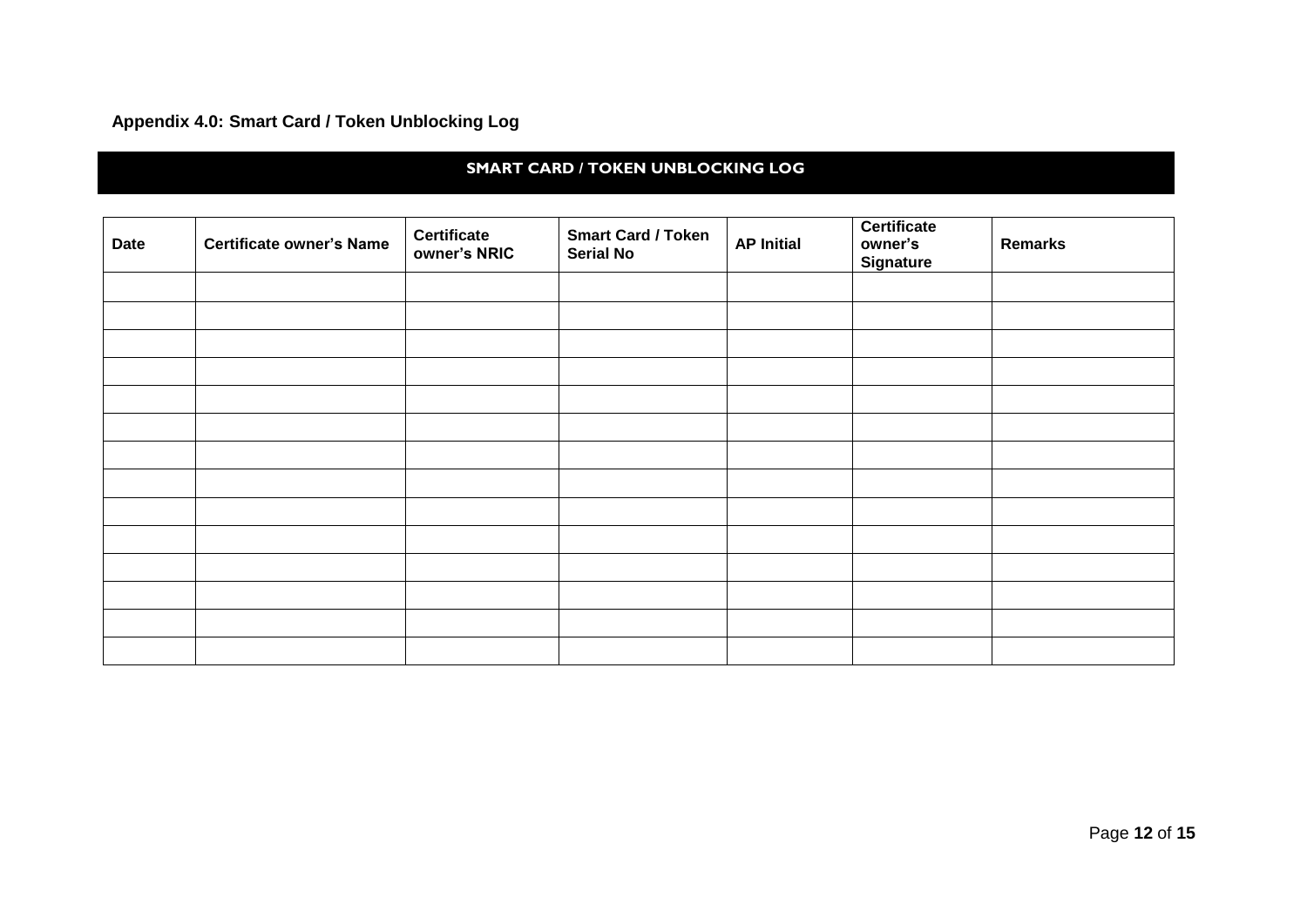<span id="page-12-0"></span>

#### **Appendix 5.0: Business Process Flow - Pin Unblocking Request – via AP**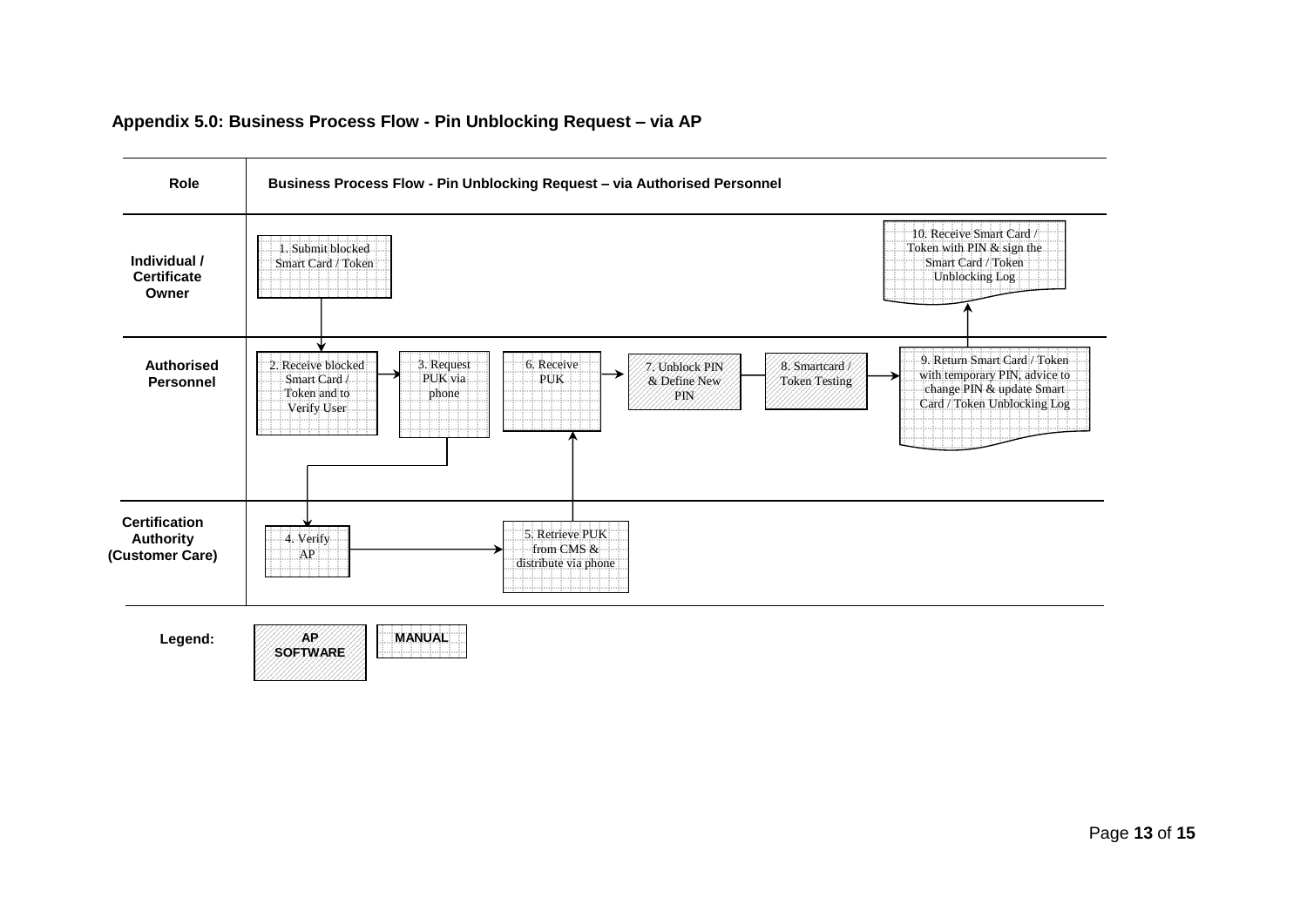| <b>Company Letterhead</b>                                                                     |  |
|-----------------------------------------------------------------------------------------------|--|
| (Name & Address)                                                                              |  |
|                                                                                               |  |
|                                                                                               |  |
|                                                                                               |  |
| Date:                                                                                         |  |
| <b>RA DEPARTMENT</b>                                                                          |  |
| Pos Digicert Sdn Bhd                                                                          |  |
| 8-3A-02, Star Central,                                                                        |  |
| Lingkaran Cyberpoint Timur,                                                                   |  |
| 63000 Cyberjaya, Selangor Darul Ehsan                                                         |  |
| Dear Sir,                                                                                     |  |
| TERMINATION OF AUTHORISED PERSONNEL REQUEST                                                   |  |
|                                                                                               |  |
|                                                                                               |  |
| Name) has been terminated effective of (Date) __________________________________              |  |
| Therefore, he /she shall no longer perform any verification of ________________(Project Name) |  |
| application for our organisation.                                                             |  |
| Please be informed accordingly.                                                               |  |
| Yours sincerely,                                                                              |  |
|                                                                                               |  |
|                                                                                               |  |
| Name:                                                                                         |  |

# <span id="page-13-0"></span>**Appendix 6.0: Sample AP Termination Request Letter**